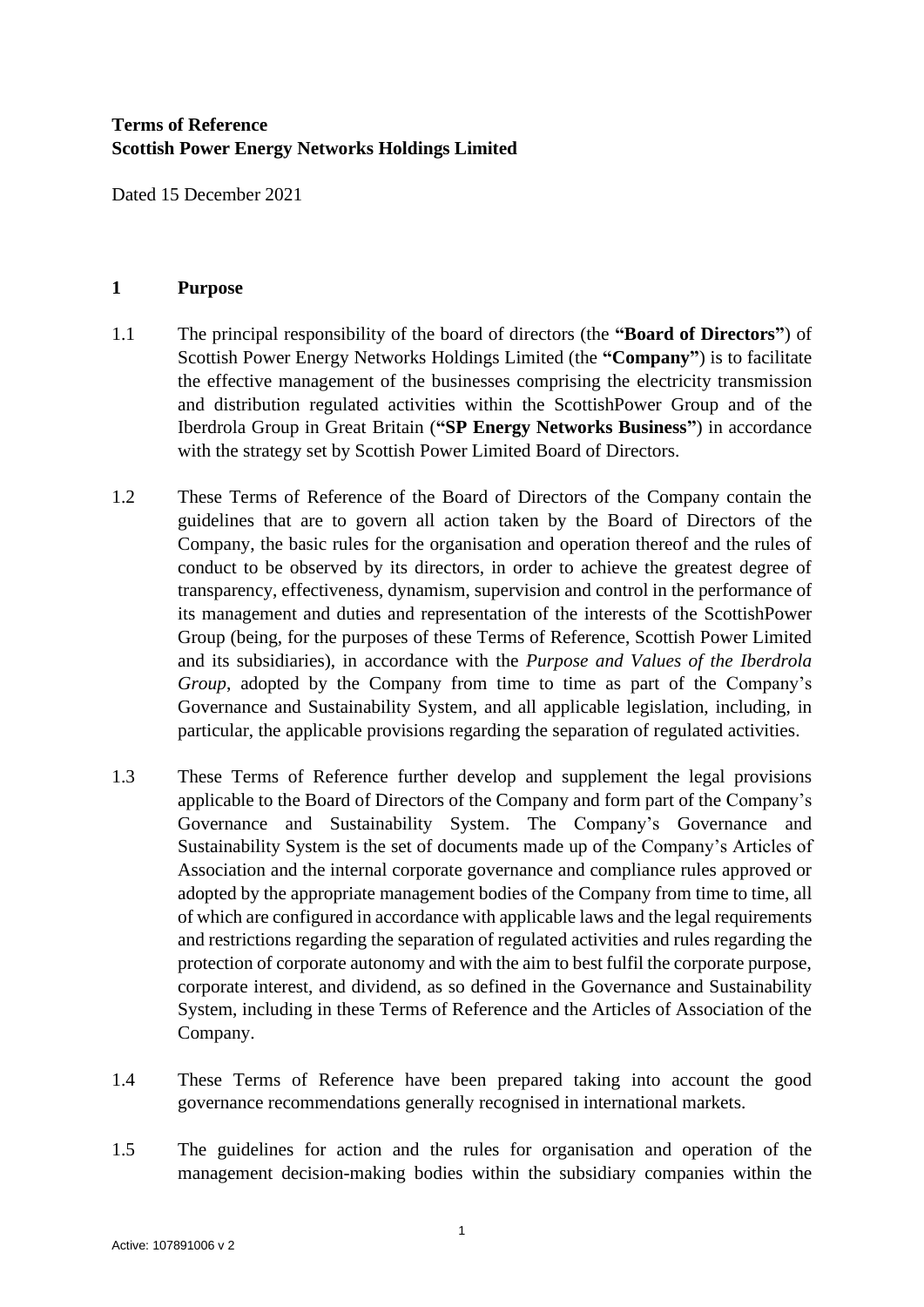group whose controlling entity, within the meaning established by law, is the Company (hereinafter, the **"Group"**) shall be governed by these Terms of Reference.

1.6 The principles set forth in these Terms of Reference, without prejudice to any adjustments that may be required based on the circumstances of each company, shall, in all cases, abide by the guarantees required by the Company's Governance and Sustainability System and the principles of coordination and information that must govern the relations among the management decision-making bodies of the various subsidiary companies of the ScottishPower Group in order for them to fully comply with their respective duties, all so far as in accordance with all applicable legislation, including, in particular, the applicable provisions regarding the separation of regulated activities.

## **2 Scope**

- 2.1 These Terms of Reference apply to the Board of Directors, the representative decisionmaking bodies thereof (whether collective or single-person) and its internal committees (if any).
- 2.2 The persons and bodies to whom these Terms of Reference apply shall have the duty to be informed of them, to comply with them and to enforce them, for which purpose the secretary of the Company shall provide the Board of Directors with a copy that is to be acknowledged by means of a signed receipt, and that is to be published to the Directors' website and the Company's corporate website.
- 2.3 The Directors shall comply with and enforce the provisions of the Company's Governance and Sustainability System and shall confirm such commitment in writing upon accepting their appointment or re-election in such manner as is determined by the secretary of the Company.

### **3 Approval, Amendment and Priority**

- 3.1 These Terms of Reference of the Board of Directors established from time to time further develop and supplement the law and the provisions set out in the current Articles of Association of the Company.
- 3.2 In the event of a conflict between these Terms of Reference, the law and Articles of Association, the law and Articles of Association shall prevail.
- 3.3 These Terms of Reference shall be interpreted in accordance with the Company's Governance and Sustainability System.
- 3.4 These Terms of Reference, and any amendment to them, must be approved by resolution of the Board of Directors.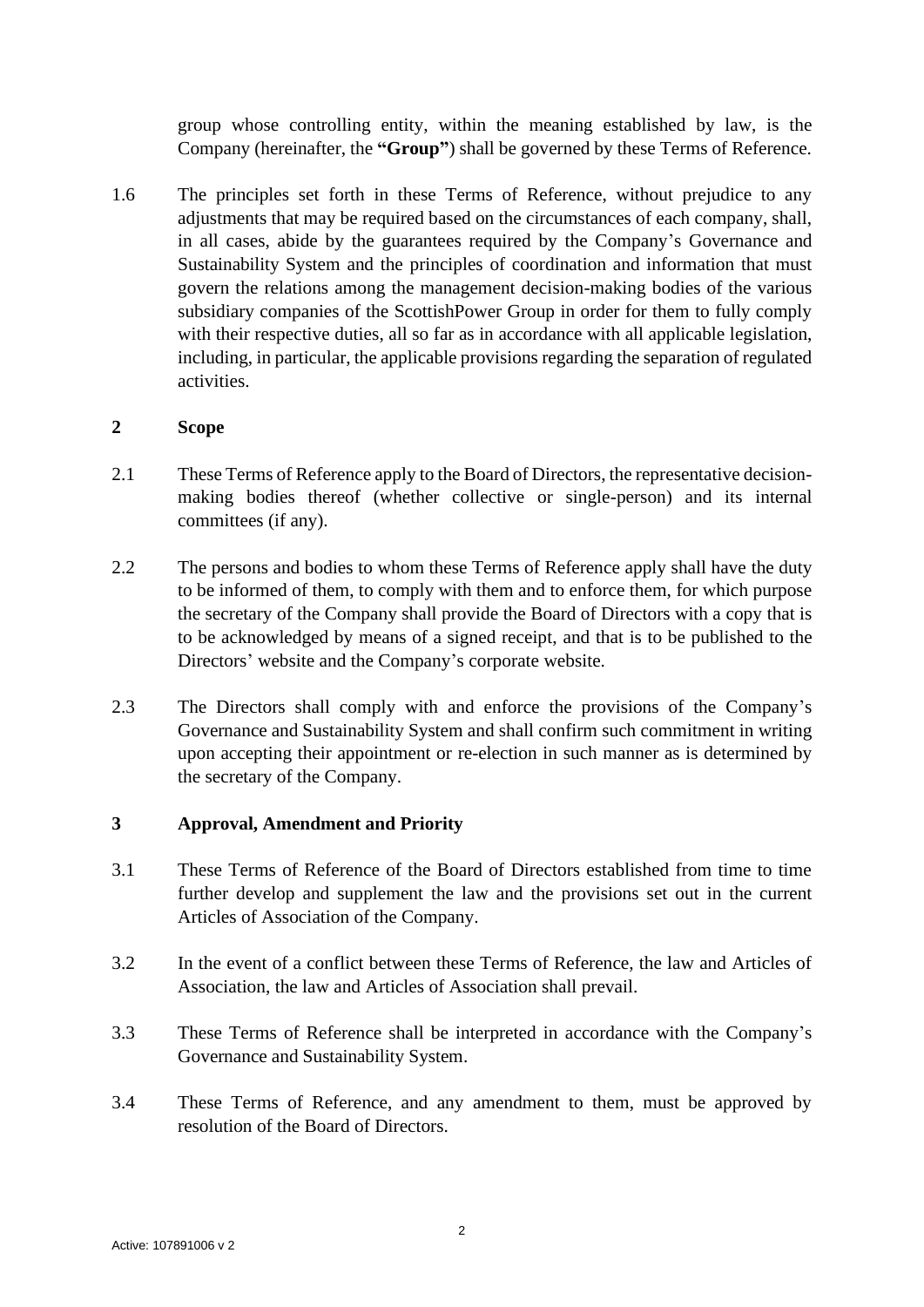#### **4 General Principles**

- 4.1 Pursuant to the Board of Directors' powers to establish rules to regulate itself and make provision for the management of its internal activities and its disposal of matters, each Director of the Board of Directors, including the Chief Executive Officer, shall, in accordance with their fiduciary duties (including in particular, but not limited to their duty under section 172 of the Companies Act 2006) independently carry out their functions and competencies with due regard to the corporate interest and common purpose, in accordance with the Iberdrola Group's (as defined below) *Purpose and Values of the Iberdrola Group* and *Code of Ethics*, adopted by the Company from time to time as part of the Company's Governance and Sustainability System, and all applicable legislation, including, in particular, the applicable provisions regarding the separation of regulated activities.
- 4.2 These Terms of Reference also express the Company's commitment to the purpose (to continue building, together each day, a healthier, more accessible energy model, based on electricity) and the values (sustainable energy, integrating force and driving force) of the *Purpose and Values of the Iberdrola Group* and the *Code of Ethics* as adopted by the Company from time to time, which, shall form the basis of the Company's corporate ideology and ethical principles, and guide its corporate purpose and strategy and performance. The Board of Directors will take note of the fact that the Company shares (in so far as adopted by the Company and given its place within the group) the corporate interest of the Iberdrola group (being the multinational group of companies whose listed and controlling entity, pursuant to Spanish law is Iberdrola, S.A., hereinafter, the **"Iberdrola Group"**), which is aimed at creating sustainable value for all Iberdrola Group shareholders, taking into consideration and involving all stakeholders related to the Iberdrola Group's business and making them participants in the social dividend generated by its activities, and contributing to the achievement of the Sustainable Development Goals approved by the United Nations (the **"SDGs"**), and the most demanding requirements in environmental matters, social commitment and good governance (ESG) criteria, and thereby defining the Company as a key institutional player in the economic and social environment in which it operates. All so far as in accordance with all applicable legislation, including, in particular, the applicable provisions regarding the separation of regulated activities.

### **5 Corporate Interest**

The Company, pursuant to its status as head of business sub-holding company of the SP Energy Networks Business, shares with the Iberdrola Group the concept that it is the duty of each Director to act in the way he/she considers, in good faith, would be most likely to be in the corporate interest of the Company, understood as that most likely to promote the success of the Company for the benefit of all shareholders of the Company, taking into account other stakeholders related to its business (including, in relation to the Company and in particular, having regard to the matters set out under section 172 of the Companies Act 2006), all so far as in accordance with all applicable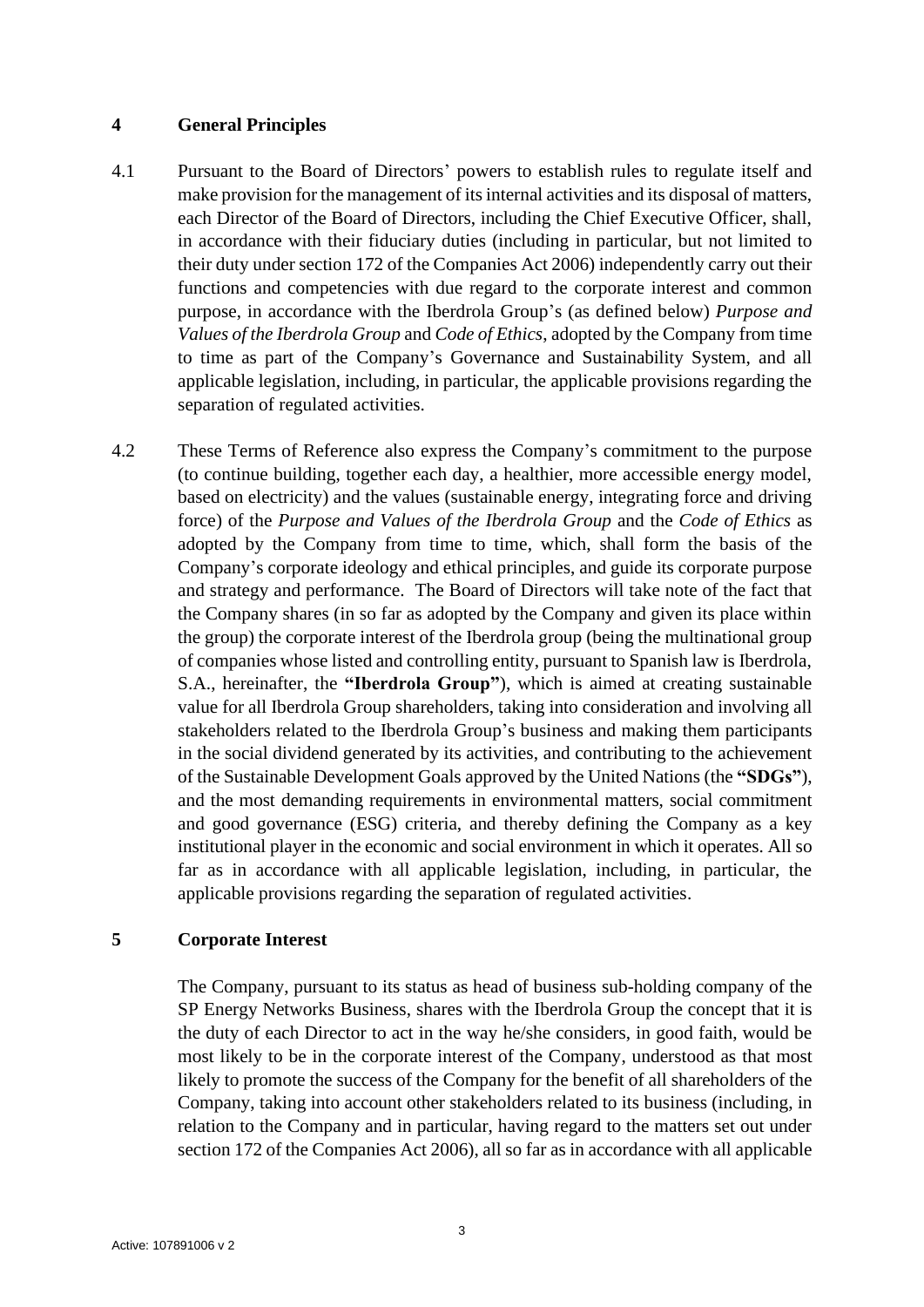legislation, including, in particular, the applicable provisions regarding the separation of regulated activities.

### 6 **Social Dividend**

- 6.1 The performance of the activities included within the Company's corporate objectives, particularly the Company's innovation and digital transformation strategy, must be focused on the sustainable creation of value, in accordance with the *Purpose and Values of the Iberdrola Group* and the commitments made in the *Code of Ethics*.
- 6.2 The Company, as the head of business sub-holding company of the SP Energy Networks Business, contributes to the Iberdrola Group's social dividend, which is understood as the direct or indirect contribution of value through its activities for all stakeholders, and, in particular, through its contribution to the achievement of the SDGs, and, in this respect, the Company may collaborate with entities related to the Iberdrola Group in order to promote and carry out activities developed in relation to the sustainable development policies of its business, all so far as in accordance with all applicable legislation, including, in particular, the applicable provisions regarding the separation of regulated activities.
- 6.3 The Company's performance in social, environmental and sustainability areas, as well as the social dividend generated and shared with its stakeholders, make up the Company's non-financial information, and the Company shall in accordance with any stakeholder engagement policy as may be adopted by the Company (and in coordination with Iberdrola, S.A.) promote the public dissemination of its nonfinancial information and the corporate dividend generated, especially among its stakeholders.

# 7 **Applicable Legal Provisions, Governance and Sustainability System and Compliance System**

- 7.1 The Company is governed by its constitutional documents and all applicable laws, rules and regulations, as well as its Governance and Sustainability System which is adopted by the Board of Directors.
- 7.2 The Governance and Sustainability System is the Company's internal system of rules, made up of the Articles of Association, and those corporate policies and other governance and compliance rules that have been approved or adopted by the Board of Directors, including the *Purpose and Values of the Iberdrola Group* and the *Code of Ethics* and those corporate policies and other governance and compliance rules that have been approved by the board of directors of Iberdrola, S.A. pursuant to its status as the Iberdrola Group holding company or those approved by the board of directors of Scottish Power Limited pursuant to its status as the country sub-holding company of the Iberdrola Group in the United Kingdom and adopted by the Company, and thus incorporated into the Company's Governance and Sustainability System.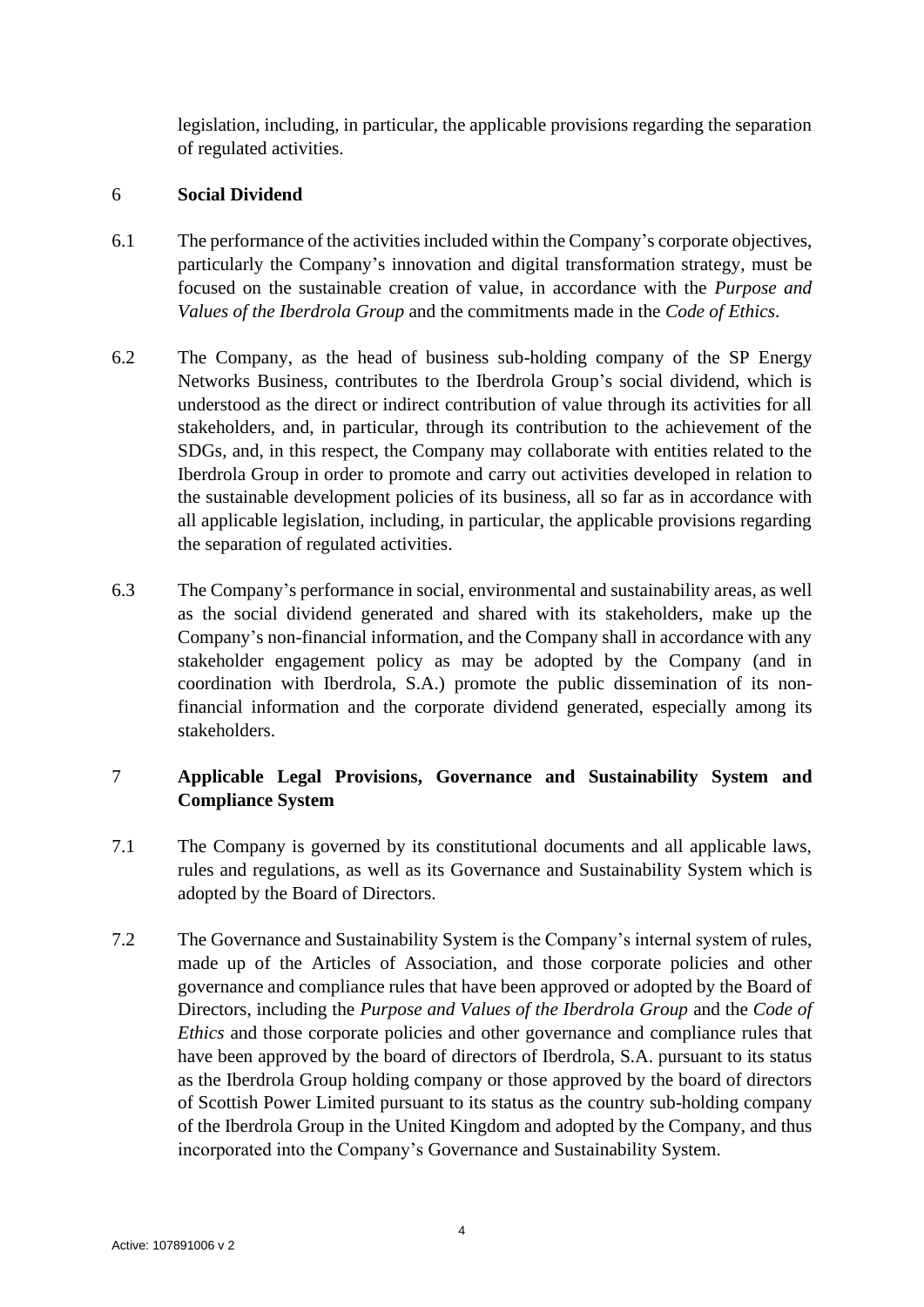- 7.3 The Governance and Sustainability System is founded upon the principles of the *Purpose and Values of the Iberdrola Group*, which define the ideological foundation of the Company's business, which, due to its size and importance, is a focal point for a large number of stakeholders and the economic and social environments in which it and its subsidiaries carry out their businesses.
- 7.4 The Board of Directors is responsible for the development, application and interpretation of the rules making up the Governance and Sustainability System (along with any rules approved by the sole parent(s) of the Company), including in relation to ensuring compliance at all times with the purposes of the Governance and Sustainability System and the fulfilment of the corporate interest of the Company.
- 7.5 Full or summarised versions of the rules making up the Governance and Sustainability System shall be made available on the Company's corporate website (in so far as not confidential or internal in nature).
- 7.6 The Company shall have a compliance system to prevent and manage the risk of regulatory and ethical breaches and breaches of the Governance and Sustainability System, and to contribute to the full realisation of the *Purpose and Values of the Iberdrola Group* and the corporate interest of the Company.

## <span id="page-4-0"></span>**8 Powers of the Board of Directors**

The provisions of this Article [8](#page-4-0) are all so far as in accordance with all applicable legislation, including, in particular, the applicable provisions regarding the separation of regulated activities:

- 8.1 The principal responsibility of the Board of Directors (subject to their fiduciary duties) is the effective management and day to day operation of the SP Energy Networks Business in accordance with the Group's strategy, in the carrying out of which the Board of Directors shall take into account the ScottishPower Group strategy where the Board of Directors believe this is in the interests of the Group.
- 8.2 The effective management and operation of the Company will be administered by the Board of Directors.
- 8.3 In addition, without prejudice to the power of the shareholder(s) of the Company (in such capacity) to take shareholder type decisions in relation to the Company, there are a number of matters reserved exclusively to the Board of Directors or to any Committee of the Board of Directors duly authorised in this regard (subject to their fiduciary duties).
- 8.4 These are as follows:
	- (a) Coordinate with Scottish Power Limited as the Iberdrola Group's subholding company in the United Kingdom with regard to the establishment of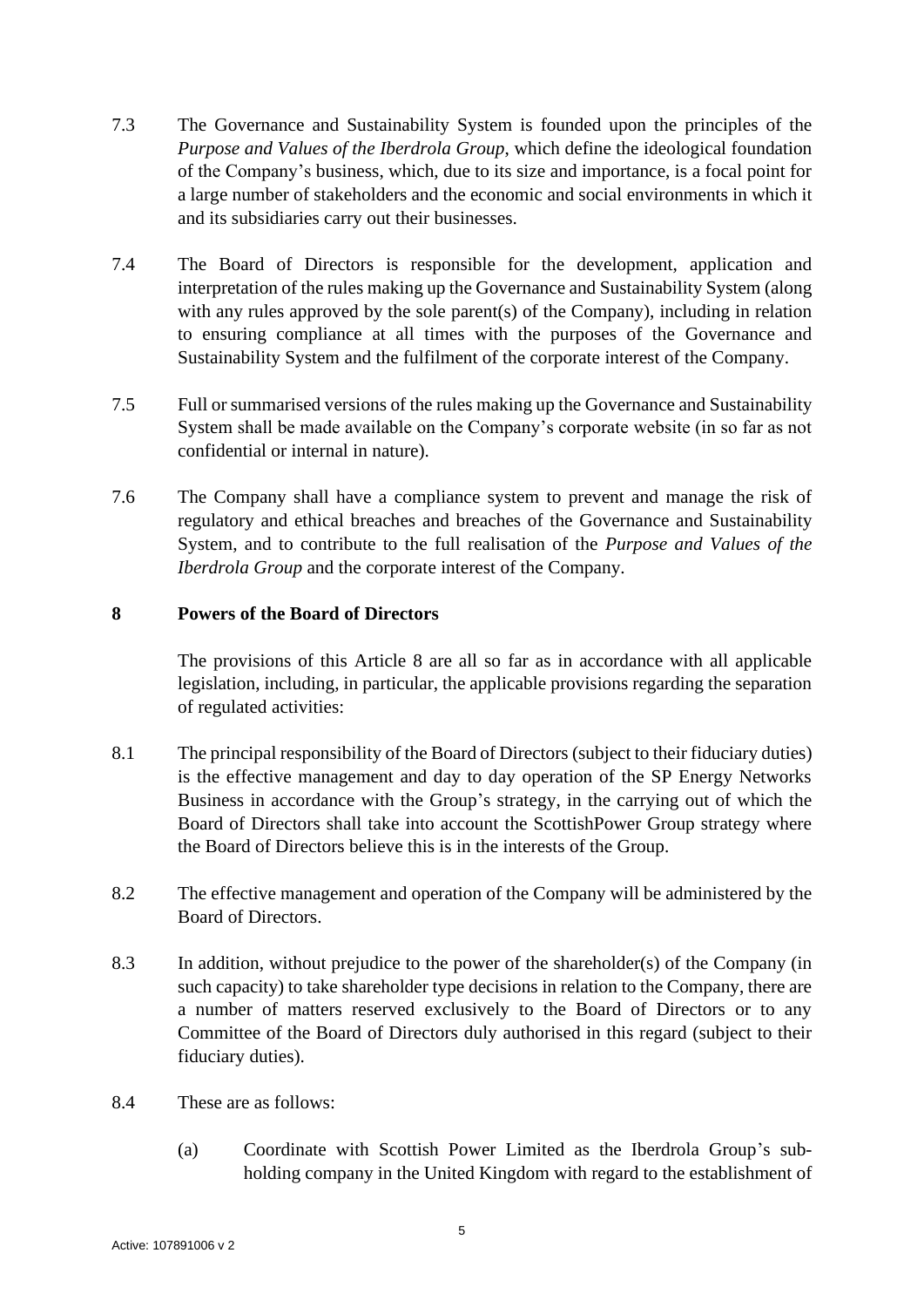the ScottishPower Group's management guidelines and strategic objectives in the United Kingdom;

- (b) Subject always to legal requirements and restrictions regarding the separation of regulated activities, the Company shall remit to Scottish Power Limited relevant information and proposals regarding its annual objectives, results and required budget, in order to facilitate the performance of the parent company's own functions in the monitoring and strategic coordination of the ScottishPower Group in the United Kingdom;
- (c) Approve objectives (short or long-term as the case may be) and performance programmes and indicators of the Company (and such of its officers) as may be determined from time to time;
- (d) Prepare proposals for the distribution of dividends in accordance with any policy relating to dividends as adopted by the Company and in accordance with the Articles of Association of the Company;
- (e) Promote and supervise the strategy relating to the Company´s engagement with its respective stakeholders, in accordance with the policy and model established in this respect at the Iberdrola Group level, and approving in particular the signing of any collaboration agreement(s) (or accession agreement thereto) with Scottish Power Limited and the ScottishPower Foundation for the promotion and execution of activities relating to sustainable development policies;
- (f) Oversee compliance by the Company and its subsidiaries with the personal data protection regulations in accordance with any policies in this regard within the Governance and Sustainability System of the Company, in respect of which the Data Protection Officer shall periodically (and in any case annually) as deemed necessary provide a report to the Board of Directors;
- (g) Approve the annual consolidated budget of the Company and its subsidiaries;
- (h) Approve the financial information relating (directly or indirectly) to the Company and its subsidiaries, which shall have also been reviewed by the auditor of the Company, if appropriate;
- (i) Approve the non-financial information relating (directly or indirectly) to the Company and its subsidiaries, in so far as required for the non-financial information reporting of Iberdrola, S.A., the Company and/or the ScottishPower Group;
- (j) Consider the recommendations or other output of business groups or committees charged with the development of the Company's business which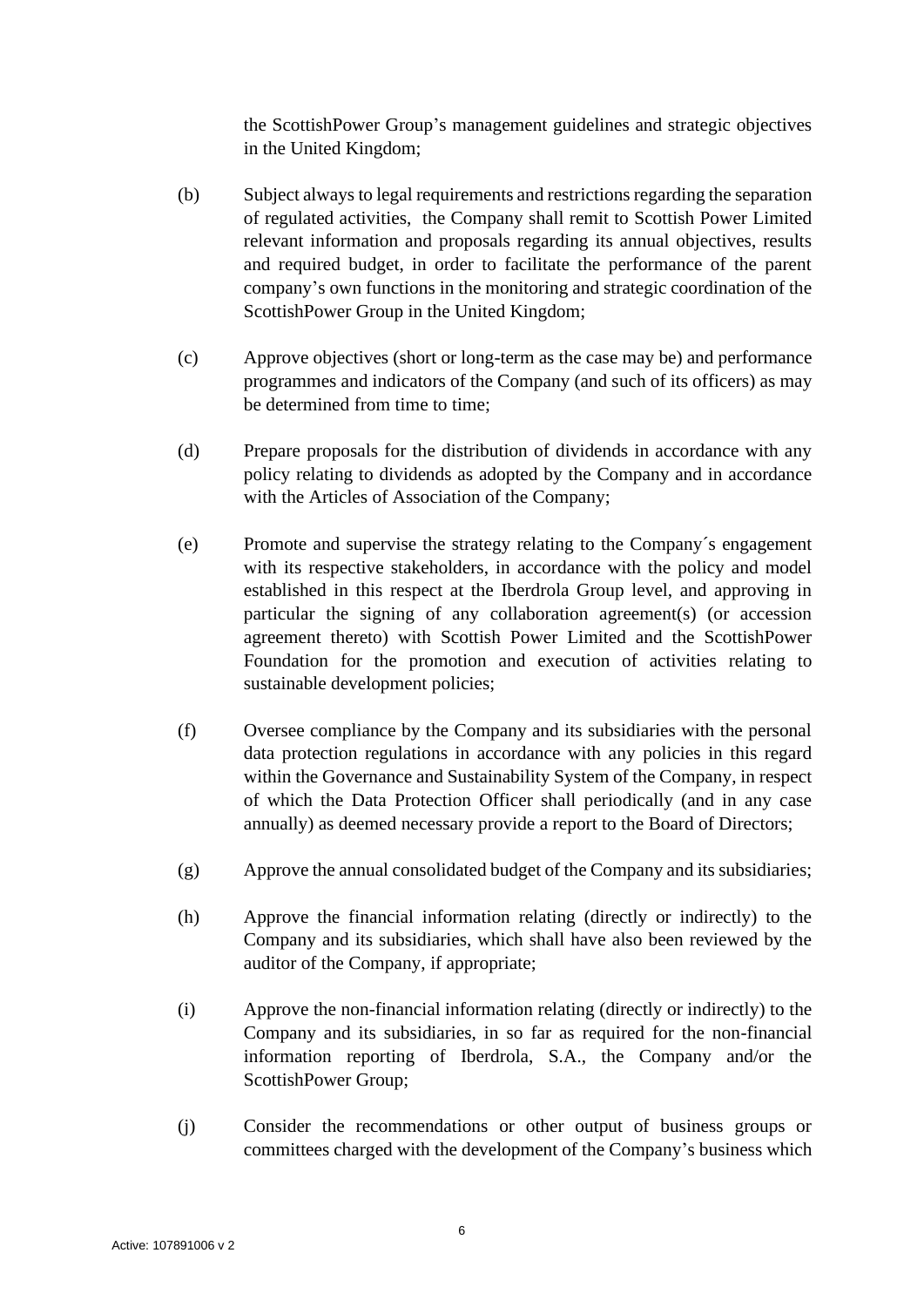may promote or maximise the value of the SP Energy Networks Business as a whole;

- (k) Subject to the legal requirements and restrictions regarding the separation of regulated activities, supervise contracts for the provision of intragroup services, and oversee and coordinate (as appropriate) any relevant support provided to the governance bodies established within the ScottishPower or Iberdrola Group as applicable to the Company or its Group, and approve each year the standards that must be met (to protect the corporate interest) for transactions carried out between the Company and its subsidiaries and all other companies within the ScottishPower or Iberdrola Group; Oversee the implementation and development of stakeholder engagement by the SP Energy Networks Business.
- (l) In accordance with Article 11 of these Terms of Reference, approve, delegate or propose to the sole member of the Company for approval, as the case may be, the transactions that the Company undertakes with its sole member, with its subsidiaries or with any related party all under the terms established by law and in accordance with the Company's Governance and Sustainability System and all without prejudice, where applicable, to the relevant powers of the Board of Directors or the board of directors of Iberdrola, S.A. or of Scottish Power Limited;
- (m) Oversee the effective separation (to the extent required by law) of the SP Energy Networks Business's activities in relation to companies of the Iberdrola Group which perform liberalised activities, as well as oversee the compliance by employees, managers and directors with the independence criteria stated by law and other applicable regulations, including (without limitation) the *ScottishPower Business Separation Policy*;
- (n) Oversee the implementation and development of stakeholder engagement by the SP Energy Networks Business;
- (o) Promote the presence of the Company on social networks, and promote the development of the Iberdrola Group's communication and innovation strategy and digital transformation;
- (p) Establish the structure and accessibility of the Company´s corporate website, through which the *Purpose and Values of the Iberdrola Group* as well as the *Code of Ethics* shall be disseminated, which shall identify the Company's activities, its relationship with the Iberdrola Group, and its position on matters of corporate governance, sustainability and the environment, and which shall facilitate the Company's engagement with its stakeholders and the public; while also ensuring an appropriate level of coordination among the Company's corporate website and those of Scottish Power Limited; and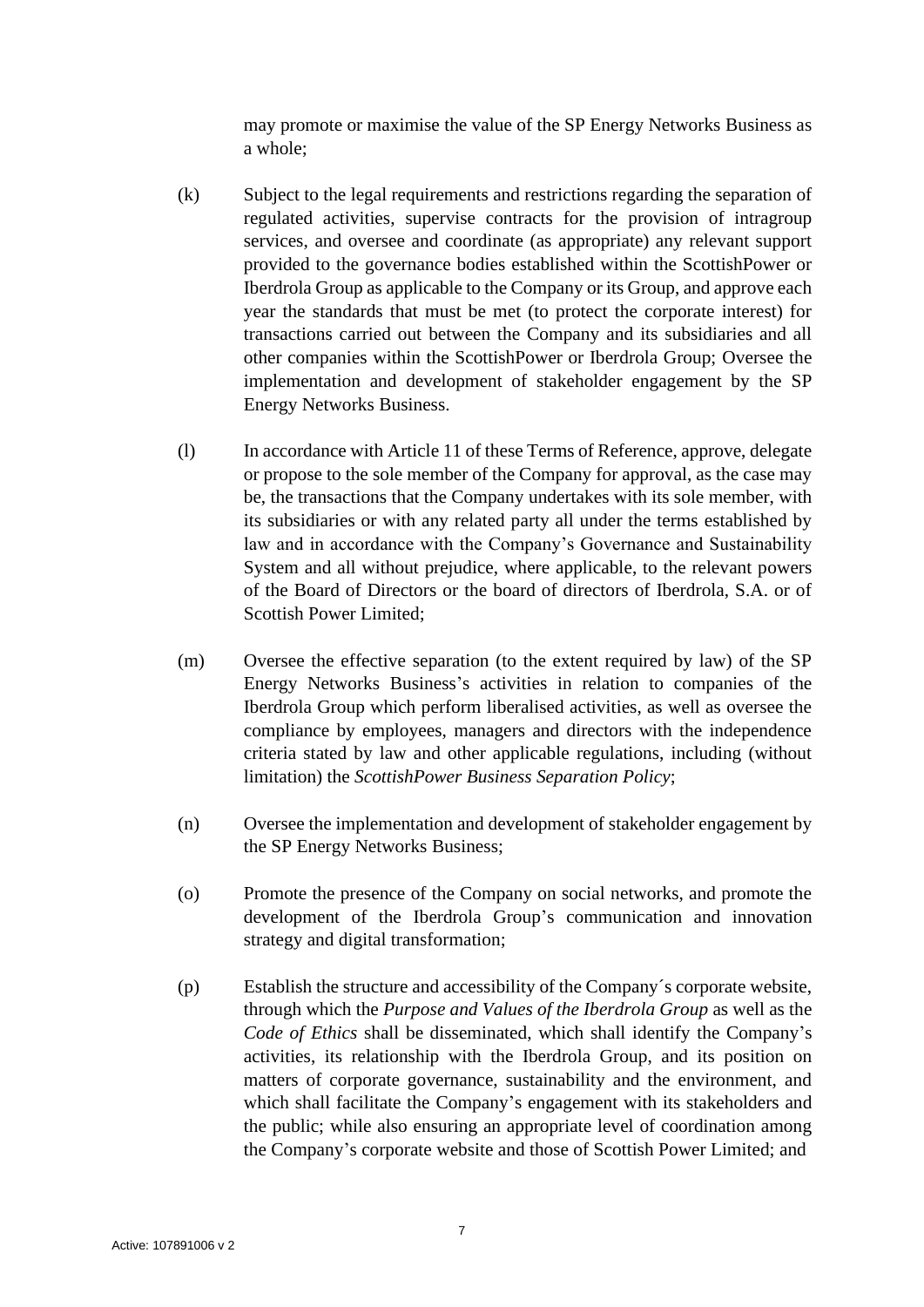- (q) Authorise or note any proposal for the appointment and removal of directors of subsidiaries of the Company in accordance with any Iberdrola Group policy adopted by the Company as it relates to the appointment and removal of directors of the ScottishPower Group.
- (r) Review and decide on possible conflicts of interest among the companies of the ScottishPower Group.

## **9 Board Reserved Matters**

The Board of Directors shall further have reserved to it the following powers, all so far as in accordance with all applicable legislation, including, in particular, the applicable provisions regarding the separation of regulated activities:

- 9.1 The making of any proposal to the shareholder(s) of the Company in relation to the alteration to the Articles of Association of the Company
- 9.2 The making of any proposal to the shareholder(s) of the Company in relation to the appointment or termination of appointment of the Company's Auditors or its lead advisors

## **Financial Management and Reporting**

- 9.3 Approval of the statutory accounts of the Company and, as required, the consolidated financial statements of the Company and the SP Energy Networks Business
- 9.4 The declaration of any dividend payable to the immediate parent company

### **Investments and Divestments**

9.5 The approval of investment/divestment proposals and investment/divestment plans for the SP Energy Networks Business in accordance with the ScottishPower Group's *Investment Policy*, parameters and criteria exceeding €6 million (or such other sum as may from time to time be substituted therefore pursuant to the *Standard for the Supervision of Investments and Divestments in the Companies Belonging to the Iberdrola Group*)

## **Company Operations**

9.6 The acquisition or sale of assets or properties, whether in the form of a business undertaking or shares in an incorporated company, by the Company or any of its subsidiaries where the value exceeds  $\epsilon$ 6 million (or where the value is negative)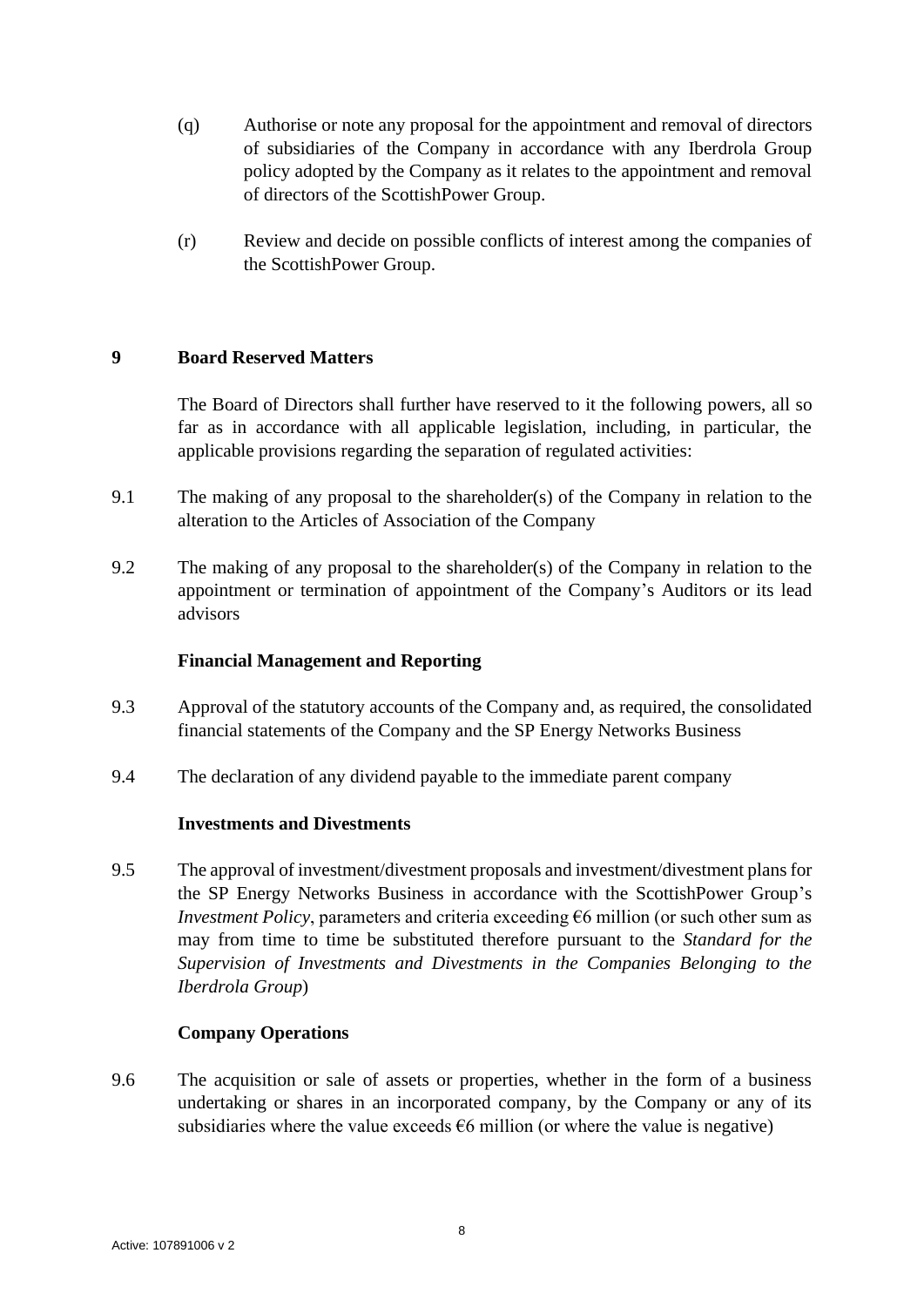## **Procurement/Purchasing**

9.7 Approval of procurement/purchasing proposals for the SP Energy Networks Business in accordance with the ScottishPower Group's purchasing policy, parameters and criteria exceeding €1 million

## **Operation & Maintenance (O&M)**

9.8 Approval, identification and implementation of O&M proposals and operational efficiency initiatives for the SP Energy Networks Business all in accordance with any policy adopted relating to the foregoing, and parameters and criteria

## **Contracts and Other Commitments**

9.9 Approval of any contract awards, items of operational expenditure or items of capital expenditure for the SP Energy Networks Business exceeding  $\epsilon$ 6 million

## **Other Operational Matters**

9.10 All other decisions related to the effective management of the SP Energy Networks Business in accordance with the ScottishPower Group's business policies, parameters and criteria

### **10 Director and Secretary Duties and Obligations**

### 10.1 **General Duties of Directors**

Without prejudice to the Company's Articles of Association and any provision of law including any legal requirements and restrictions regarding the separation of regulated activities, including the Companies Act 2006, Directors must discharge and observe the duties of their office and those prescribed by law and the Company's Governance and Sustainability System with the diligence of a prudent business executive and must discharge the duties of their office in accordance with their fiduciary duties towards the Company, and, in particular, each Director shall undertake to:

- (a) Properly prepare for meetings of the Board of Directors and, if applicable, the meetings of the committees of which the Director is a member, for which purpose the Director shall diligently obtain all relevant information regarding the running of the Company and the matters to be discussed at such meetings.
- (b) Attend meetings of the Board of Directors and, if applicable, the meetings of the committees of which the Director is a member, and actively take part in deliberations so that their judgement effectively contributes to decisionmaking.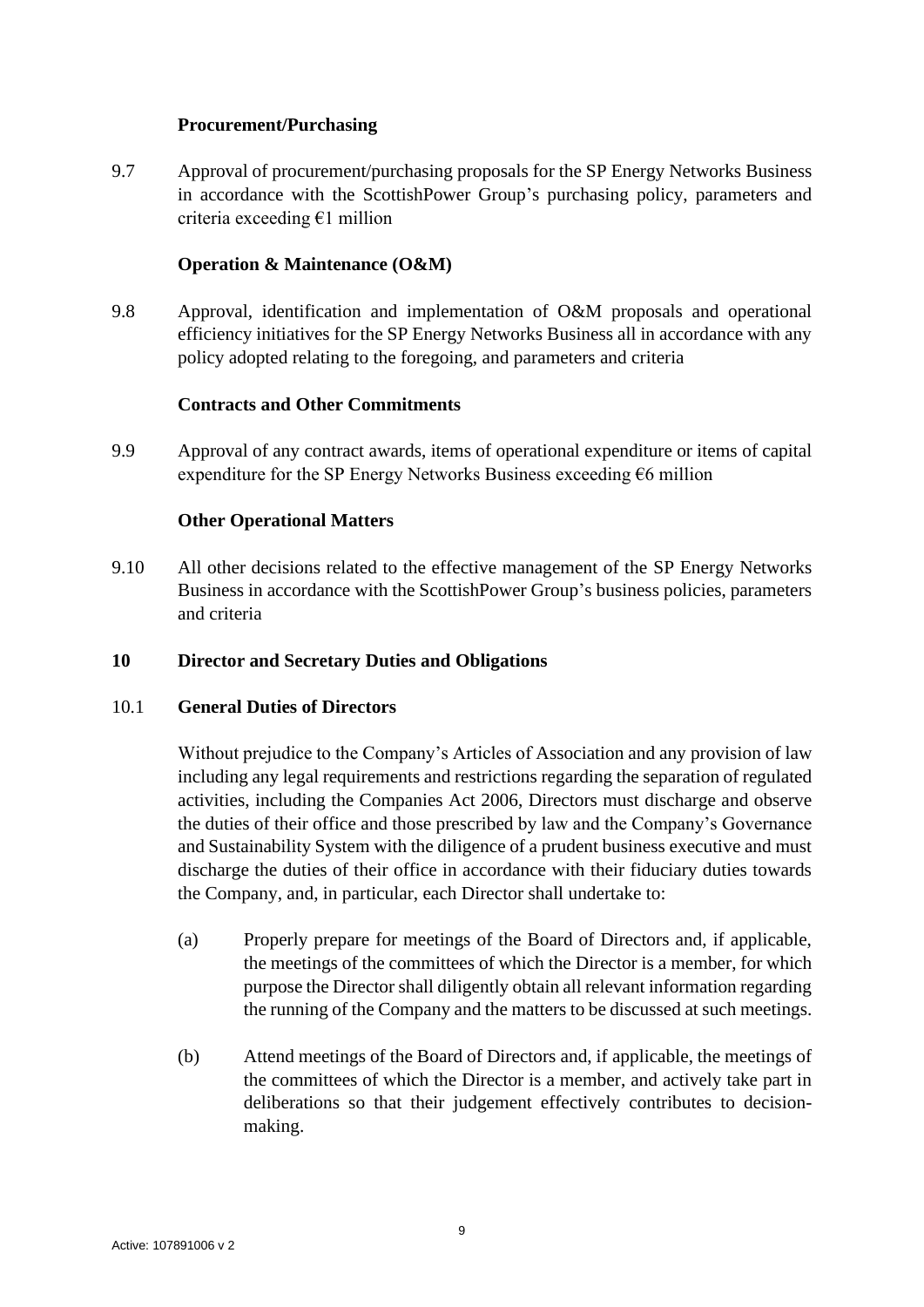- (c) Perform any specific task entrusted to them by the Board of Directors, provided that such task reasonably falls within the scope of the Director's area of specialisation.
- (d) Give notice to the Board of Directors of any irregularities in the management of the Company of which the Director becomes aware, subject always to any applicable provision of law or the Company's Governance and Sustainability System in relation to such irregularity.
- (e) Propose that an extraordinary meeting of the Board of Directors be called or further items be added to the agenda of a meeting of the Board of Directors so that such matters as the Director deems appropriate may be discussed.
- (f) Oppose resolutions that are contrary to the law, to the Company's Governance and Sustainability System or to the Company's corporate interests (and demand that their dissent be noted in the minutes of meetings of the Board of Directors), and, subject to their power, authority and discretion seek the invalidation of any such resolution.

### 10.2 **Duty not to Compete**

A Director may not be a director or executive of, nor provide services to, another company having a corporate purpose wholly or partly similar to that of the Company or operating as a competitor of the Company. The foregoing shall not apply to functions and offices held: (i) at Iberdrola Group companies; (ii) at companies where the Director acts as a representative of the Iberdrola Group's interests; (iii) at companies in which a member of the Iberdrola Group holds a minority interest and the Director does not act as a representative of the Iberdrola Group's interests (unless the Board of Directors takes the view that such role or services is or could be a risk to the corporate interests of the Iberdrola Group); and (iv) in other circumstances in which, in accordance with the Company's Articles of Association and any provision of law, the sole member of the Company or the Board of Directors releases him from the above restriction following a review and consideration of any risk and/or damage to the corporate interest that might arise from doing so.

## 10.3 **Use of the Company's Assets**

Without prejudice to their director duties at law, a Director may not use the Company's assets nor exploit their position at the Company to obtain any economic advantage unless they have provided adequate consideration in respect of such (although, as an exception, a Director may be released from the obligation to provide adequate consideration by the Board of Directors or the sole member of the Company (as appropriate), but in that event the economic advantage shall be treated as remuneration in kind).

### 10.4 **Return of Information**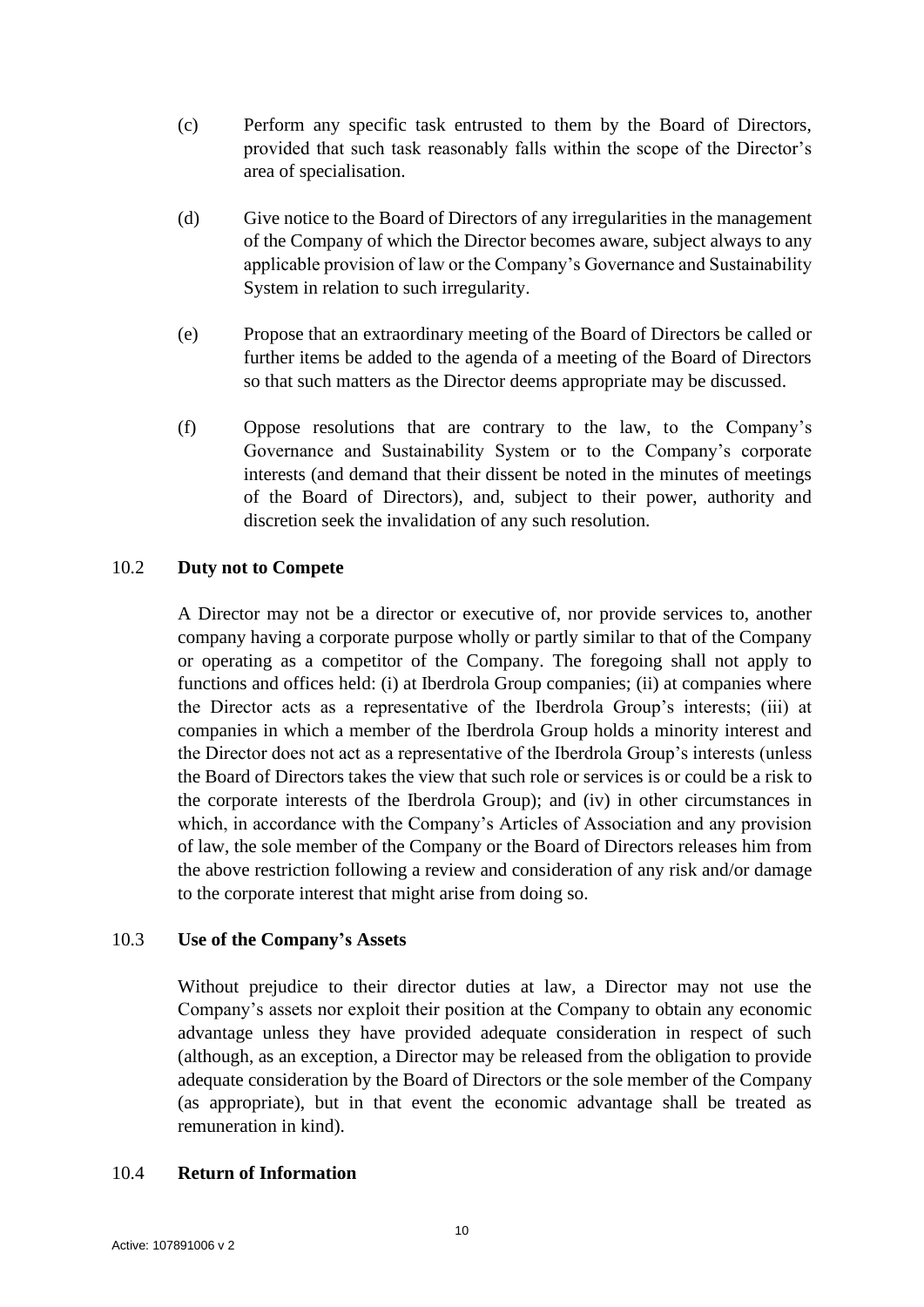Immediately prior to removal from office as Director of the Company, Directors shall return (and/or, at the request of the Company, delete their own personal copies of) all the corporate documentation and information they may have had access to in the exercise of their position, including information stored by any means or on any device, whether corporate or personal, and must expressly confirm, at the request of the Company, that they have done so.

### 10.5 **Conflict of Interest**

Without prejudice to the Company's Articles of Association and any provision of law:

(a) Communication

When a Director becomes aware of being involved in a conflict of interest, the Director must report it in writing to the Board of Directors through the secretary of the Company as soon as possible.

This communication must contain a description of the situation that has given rise to the conflict of interest, indicating whether it is a direct one or an indirect one through a related person, in which case the latter party must be identified.

The description of the situation must specify, as appropriate, the purpose and the main terms and conditions of the transaction or circumstance, including details of the financial amounts involved or an approximate estimate.

### (b) Abstention

Any doubt as to whether or not a Director could be in a conflict of interest situation must be reported to the secretary of the Company. In such a case, the Director shall take all reasonable steps to avoid the continuation of such conflict until the situation is resolved in accordance with the Company's Articles of Association or any applicable provision of law.

The secretary of the Company shall remind the Directors at all meetings of the Board of Directors, and any committees of it, which the secretary attends of the reporting and abstention rules set forth in this Article of these Terms of Reference and in the Company's Articles of Association before proceeding with the agenda of the meeting.

(c) Transparency

Whenever so required by law, the Company must report on any conflict of interest situations that Directors may find themselves in during the financial year in accordance with all applicable company reporting regulations.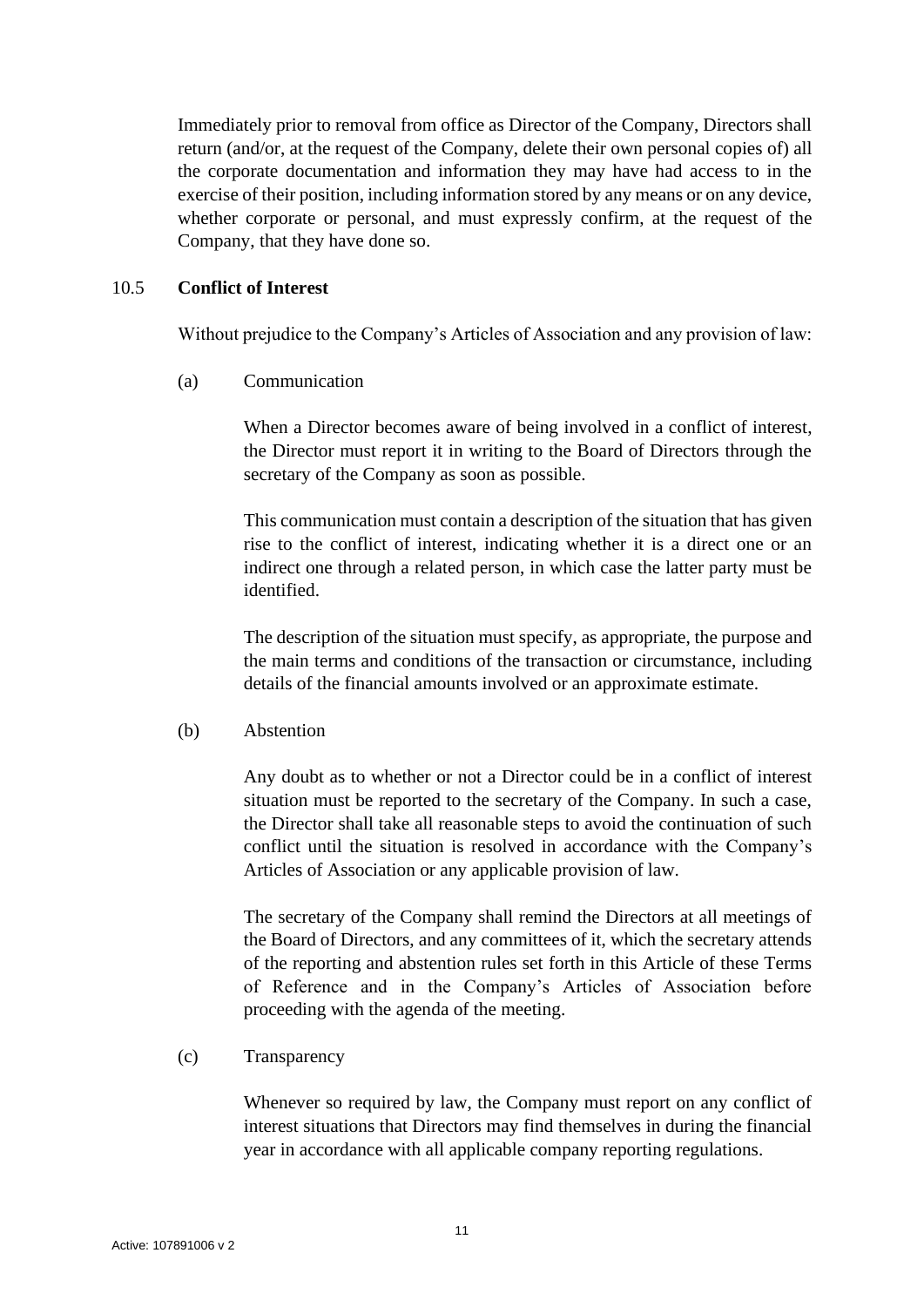## 10.6 **Business Opportunities**

- (a) Subject always to any applicable provision of law including any legal requirements and restrictions regarding the separation of regulated activities, a Director may not, for their own or any related party's benefit, exploit any of the Company's business opportunities, unless such investment or transaction was previously offered to the Company and the Company declined to exploit it and was not influenced to do so by the Director, and the Director's exploitation of the transaction is authorised by the Board of Directors or the sole member of the Company.
- (b) For the purposes of the foregoing paragraph, a "business opportunity" means any possible business transaction that arises or is discovered in connection with the Director's performance of their office or by the use of the Company's resources and information or under such circumstances where it is reasonable to conclude that the third party's offer was in fact to the Company and not to the Director.
- (c) A Director shall abstain from using the Company's name or relying on their status as a Director of the Company for the purpose of entering into transactions on their own or any related party's behalf.

## 10.7 **Disclosure**

A Director shall, via the secretary of the Company, disclose to the Company:

- (a) Any ownership or shareholding interest that they may have in any company having the same, a similar or a complementary type of business to that constituting the corporate purpose of the Company, any position or function they may perform at such company, and their pursuit, on their own or another's behalf, of any manner of activity that is complementary to that constituting the corporate purpose of the Company. These disclosures shall be set out in the notes to the financial statements in accordance with statutory and financial reporting requirements.
- (b) All positions that the Director holds in, and services the Director provides to, other companies or entities, with the exception of those within the Iberdrola Group, as well as all other professional duties they may have. In particular, the Director shall inform the Board of Directors prior to accepting any directorship or managerial office at another company or entity (except for the positions the Director is called upon to hold at companies belonging to the Iberdrola Group or at other companies in which they represent the interests of the Iberdrola Group).
- (c) Any material change in their professional situation that might affect the nature or status under which they were appointed a Director.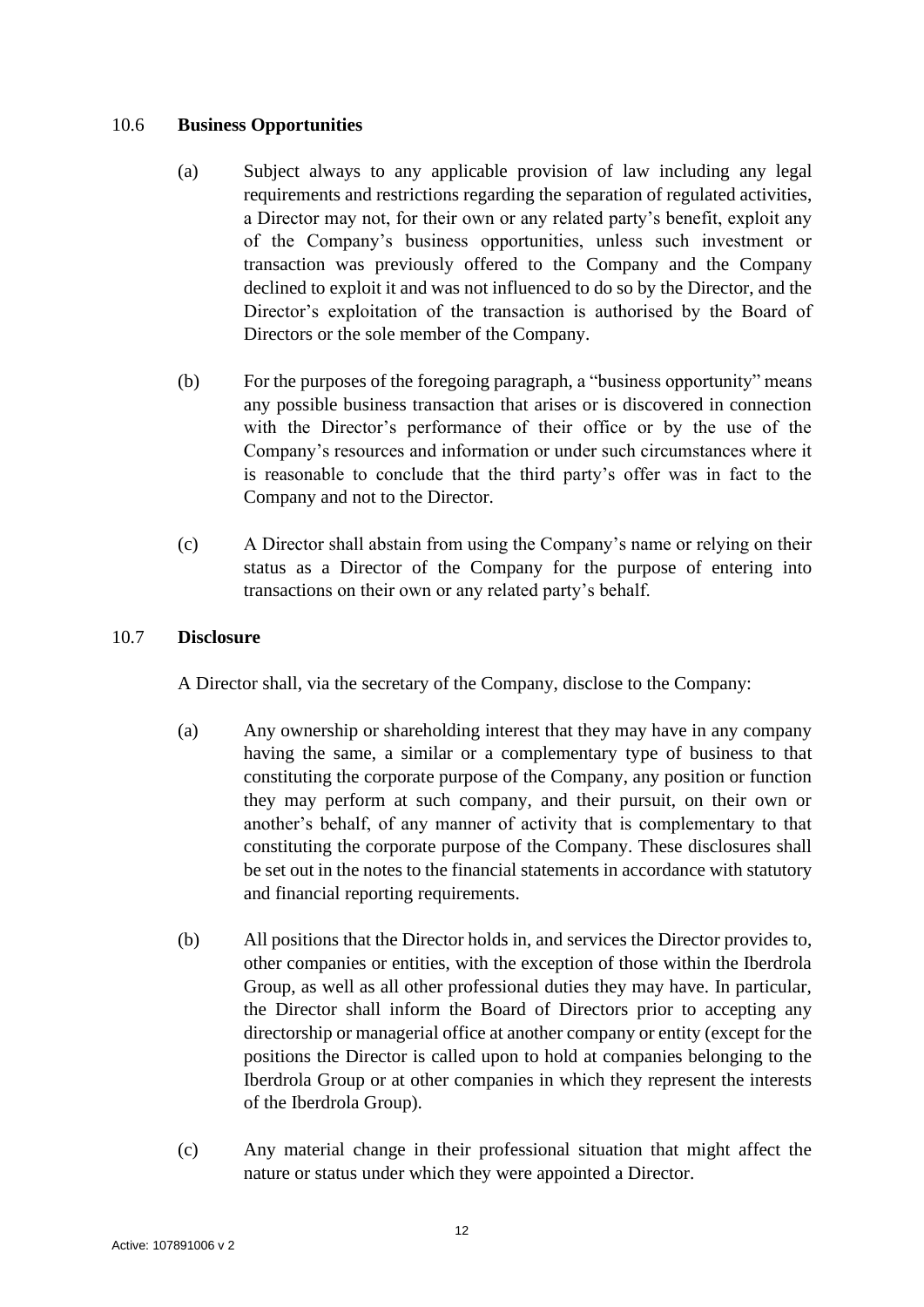- (d) Any judicial, administrative or other proceedings instituted against them which, by reason of their nature or significance, might seriously affect the Company's reputation (including, but not limited to, a situation where a Director becomes subject to an order for criminal prosecution). In such instance and subject always to the Company's Articles of Association and any applicable provision of law, the Board of Directors shall review the case as soon as practicable and shall adopt the decisions it deems fit taking into account the interests of the Company.
- (e) In general, any other relevant circumstance or situation that may adversely impact their performance as a Director.

### 10.8 **Duties of Secretaries**

The secretary of the Company, and, if such office is in existence, any deputy secretary of the Company, shall be bound by the relevant obligations upon such an officer of the Company as set out under the Companies Act 2006.

#### **11 Related Party Transactions**

- 11.1 Related party transactions shall be deemed to be any transaction involving a transfer of resources, services or obligations between the Company or its subsidiaries or Associated Companies (within the meaning given thereto by section 256 of the Companies Act 2006) with related parties (within the meaning given thereto by the international accounting standards as defined in section 474 of the Companies Act 2006), whether or not any consideration is involved, but excluding those transactions which, in accordance with any provision of law (including the Disclosure Guidance and Transparency Rules and the Companies Act 2006), the Articles of Association of the Company and these Terms of Reference or in accordance with Article 11.2 below, do not constitute related party transactions (**"Related Party Transactions"**).
- 11.2 Related Party Transactions shall not include: (i) operations or transactions between the Company and its direct or indirect wholly-owned subsidiaries, or between these subsidiaries; (ii) operations or transactions between the Company and its subsidiaries (or companies in which a member of the Iberdrola Group holds a minority interest) where no other party linked to the Company has interests in such subsidiaries (or such minority interest companies); (iii) the signing by the Company and any executive director or member of senior management of a contract governing the terms and conditions of the executive duties they are going to perform, including the determination of the remuneration to be paid for said duties (which must be approved pursuant to the provisions of the Articles of Association of the Company); nor (iv) transactions offered on the same conditions to all shareholders of the Company in which their equal treatment and the interests of the Company are assured.
- 11.3 Related Party Transactions must necessarily be approved by the sole member of the Company when they involve a transaction with a value exceeding ten percent of the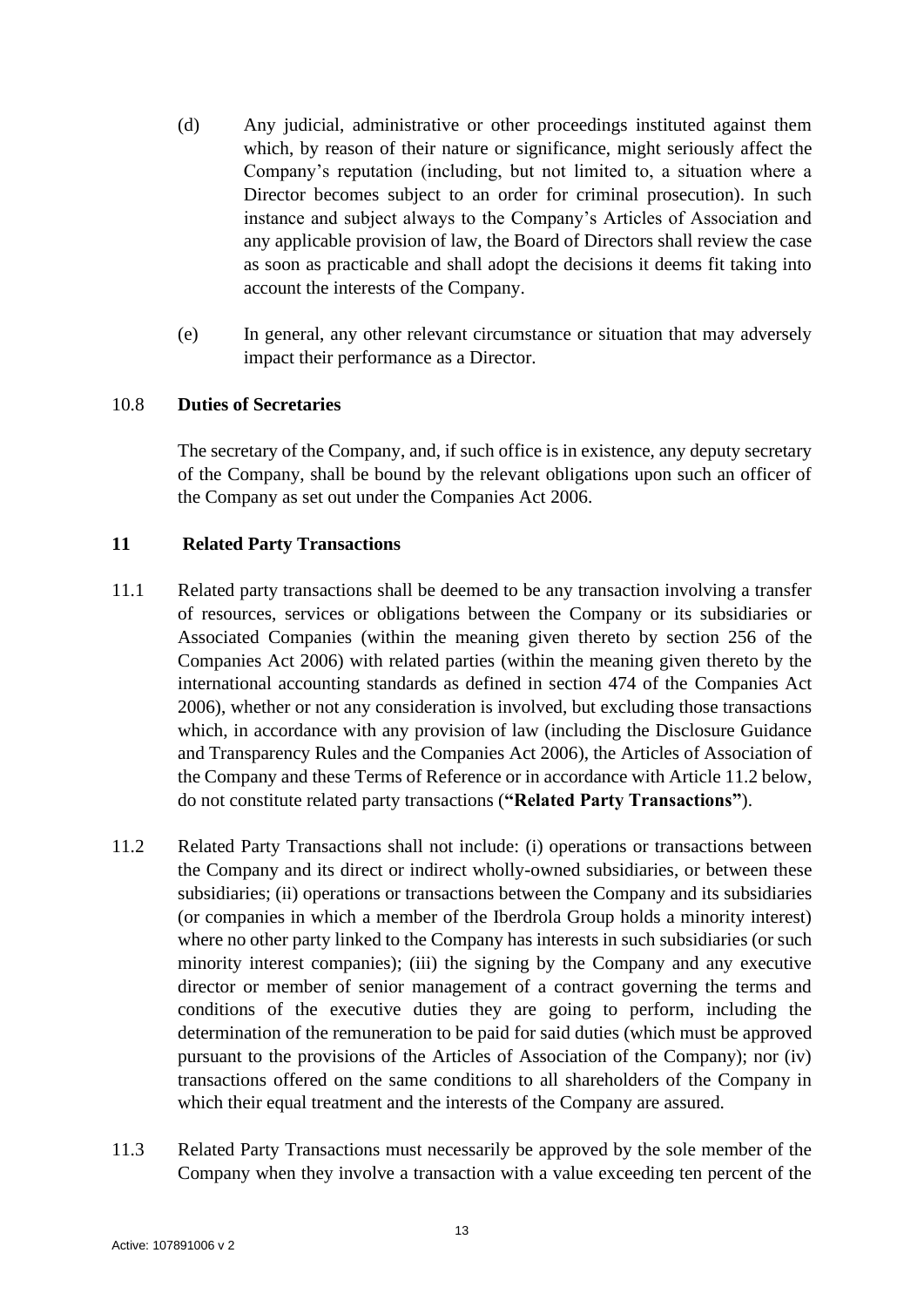Company's assets (or such other material value as determined by the sole shareholder of the Company). Where this threshold is not met, Related Party Transactions shall be submitted for approval to the Board of Directors. In both cases, a previous report from the Company's Audit and Compliance Committee shall be required.

- 11.4 The Board of Directors, through the Company's Audit and Compliance Committee, shall ensure that Related Party Transactions are fair and reasonable from the Company's standpoint.
- 11.5 Without prejudice to the foregoing of this Article 11, the Board of Directors may delegate the approval of transactions of the Company with other Iberdrola Group companies, or ScottishPower Group companies which are not excluded pursuant to Article 11.2 above, when these transactions are conducted in the ordinary course of business, including those resulting from the performance of a contract or framework agreement, and which are concluded on arms' length terms. The approval of Related Party Transactions referred to in this paragraph does not require a prior report from the Company's Audit and Compliance Committee, but the Board of Directors must establish an internal information control procedure with respect to them, which shall include oversight by the Company's Audit and Compliance Committee and which shall confirm the fairness and transparency of such transactions and, where appropriate, compliance with the criteria that allow for delegation.
- 11.6 The conducting of a Related Party Transaction places the Director who carries it out, or who is related to the person that carries it out, in a conflict of interest situation, thus the provisions of Article 10.5 of these Terms of Reference apply.
- 11.7 All Directors within the first quarter of each year (and in advance of the issue of the statutory auditor's report in respect of the Company's audited accounts) shall provide a report addressed to the Company of those Related Party Transactions that they have carried out, or persons tied to the Company who are related to them have carried out, during the previous year. Without prejudice to the foregoing, the Directors must immediately report in writing any Related Party Transaction in which they are involved or anyone related to them is involved that require approval by the Board of Directors under law or in accordance with the provisions of the Company's Articles of Association or these Terms of Reference. The reporting of Related Party Transactions must contain the following information: (i) purpose and nature of the transaction; (ii) date on which it began; (iii) main terms and conditions, including the value or amount of the consideration and the terms and conditions of payment; (iv) identity of the people involved in the transaction and relationship, where applicable, with the Director; and (v) other aspects, such as price policies and guarantees, that enables it to be assessed, including, particularly, information that makes it possible to verify that it is a fair and reasonable transaction from the Company's standpoint.
- 11.8 The secretary of the Company or such appropriate other person shall cause to be recorded the Related Party Transactions concerning Directors.